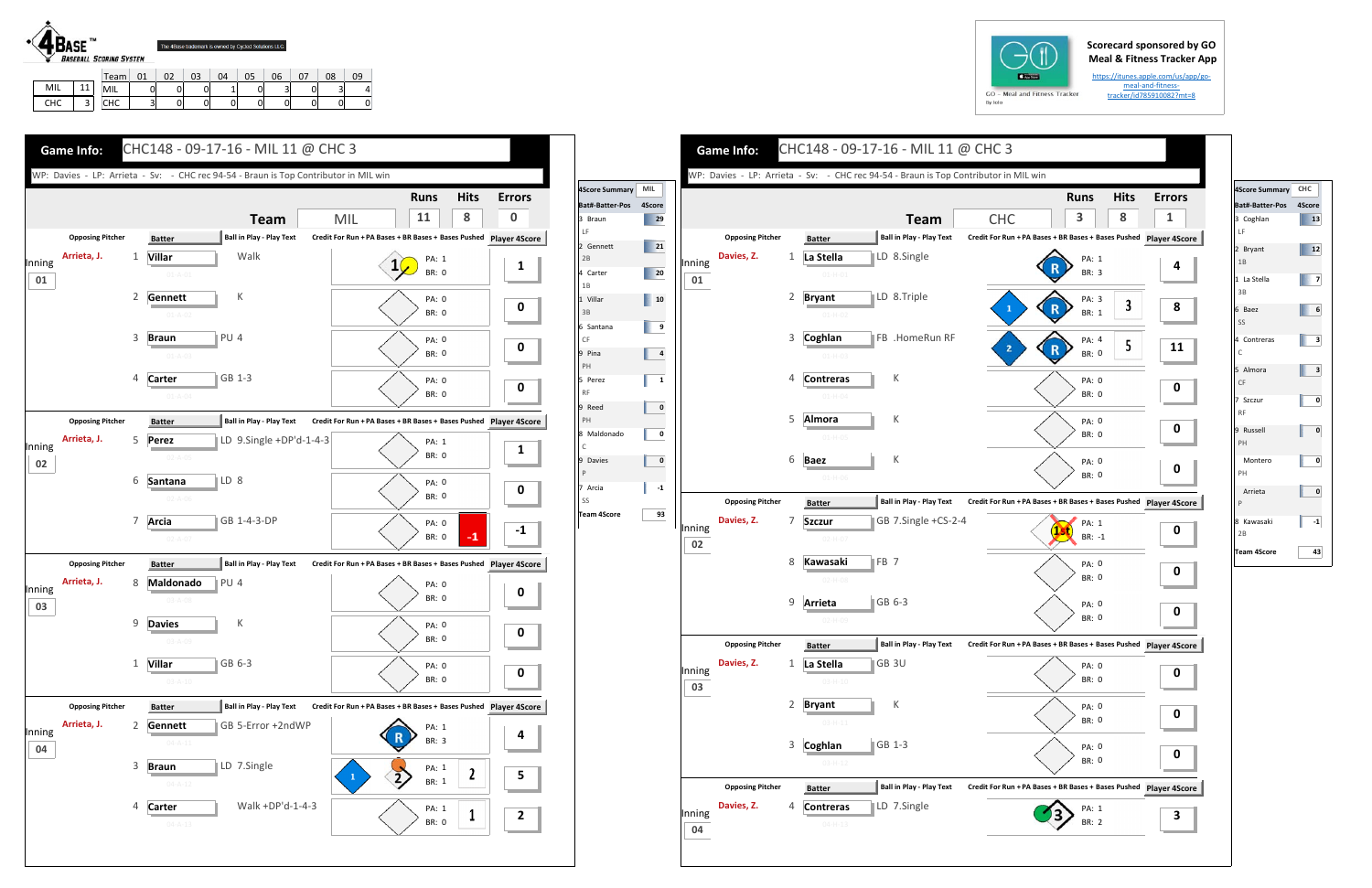## **Scorecard sponsored by GO Meal & Fitness Tracker App**

https://itunes.apple.com/us/app/go‐ meal‐and‐fitness‐ tracker/id785910082?mt=8



|        |                         | 5            | Almora<br>$04 - H - 14$      |                 | LD 8.Single                     | PA: 1<br>BR: 1                                                | 1            | 3 |
|--------|-------------------------|--------------|------------------------------|-----------------|---------------------------------|---------------------------------------------------------------|--------------|---|
|        |                         |              |                              |                 |                                 |                                                               |              |   |
|        |                         | 6            | <b>Baez</b><br>$04-H-15$     |                 | Walk + $DP'd-6-3$               | PA: 1<br><b>BR: 0</b>                                         | $\mathbf{2}$ | 3 |
|        |                         | 7            | <b>Szczur</b>                |                 | К                               | PA: 0                                                         |              | 0 |
|        |                         |              | $04 - H - 16$                |                 |                                 | <b>BR: 0</b>                                                  |              |   |
|        |                         | 8            | <b>Kawasaki</b><br>$04-H-17$ |                 | GB 6-4-3-DP                     | PA: 0<br><b>BR: 0</b>                                         | $-1$         |   |
|        |                         |              |                              |                 |                                 |                                                               |              |   |
|        | <b>Opposing Pitcher</b> |              | <b>Batter</b>                |                 | <b>Ball in Play - Play Text</b> | Credit For Run + PA Bases + BR Bases + Bases Pushed Player 4S |              |   |
| Inning | Davies, Z.              | 9            | Arrieta                      |                 | GB 5-3                          | PA: 0                                                         |              |   |
| 05     |                         |              | $05 - H - 18$                |                 |                                 | <b>BR: 0</b>                                                  |              | 0 |
|        |                         | $\mathbf{1}$ | La Stella                    |                 | LD 8.Single                     | PA: 1                                                         |              | З |
|        |                         |              | $05 - H - 19$                |                 |                                 | <b>BR: 2</b>                                                  |              |   |
|        |                         | 2            | <b>Bryant</b>                |                 | HBP +FO'd-6-4                   | PA: 1                                                         |              |   |
|        |                         |              | $05 - H - 20$                |                 |                                 | <b>BR: 0</b>                                                  | 1            | 2 |
|        |                         | 3            | Coghlan                      |                 | GB 6-4-FO                       | PA: 1<br>1                                                    | 1            | 2 |
|        |                         |              | $05 - H - 21$                |                 |                                 | <b>BR: 0</b>                                                  |              |   |
|        |                         | 4            | <b>Contreras</b>             |                 | GB 6-3                          | PA: 0                                                         |              | 0 |
|        |                         |              | $05-H-22$                    |                 |                                 | BR: 0                                                         |              |   |
|        | <b>Opposing Pitcher</b> |              | <b>Batter</b>                |                 | Ball in Play - Play Text        | Credit For Run + PA Bases + BR Bases + Bases Pushed Player 4S |              |   |
| Inning | Marinez, J.             | 5            | Almora                       | LD 7            |                                 | PA: 0                                                         |              | 0 |
| 06     |                         |              | $06-H-23$                    |                 |                                 | <b>BR: 0</b>                                                  |              |   |
|        |                         | 6            | <b>Baez</b>                  |                 | LD 7.Double +3rdPB              | PA: 2                                                         |              | З |
|        |                         |              | $06-H-24$                    |                 |                                 | <b>BR: 1</b>                                                  |              |   |
|        |                         | 7            | <b>Szczur</b>                |                 | Κ                               | PA: 0                                                         |              |   |
|        |                         |              | $06-H-25$                    |                 |                                 | BR: 0                                                         |              | 0 |
|        |                         | 8            | Kawasaki                     | LD <sub>9</sub> |                                 | PA: 0                                                         |              |   |
|        |                         |              | $06-H-26$                    |                 |                                 | BR: 0                                                         |              | 0 |
|        | <b>Opposing Pitcher</b> |              | <b>Batter</b>                |                 | <b>Ball in Play - Play Text</b> | Credit For Run + PA Bases + BR Bases + Bases Pushed Player 4S |              |   |
| Inning | Knebel, C.              | 9            | <b>Russell</b>               |                 | GB 5-3                          | PA: 0                                                         |              |   |
| 07     |                         |              | $07 - H - 27$                |                 |                                 | BR: 0                                                         |              | 0 |
|        |                         | 1            | La Stella                    |                 | GB 1-3                          | PA: 0                                                         |              |   |
|        |                         |              | $07-H-28$                    |                 |                                 | BR: 0                                                         |              | 0 |
|        |                         | 2            | <b>Bryant</b>                |                 | Walk +2ndWP                     | PA: 1                                                         |              |   |
|        |                         |              | $07 - H - 29$                |                 |                                 | BR: 1                                                         |              | 2 |
|        |                         |              |                              |                 |                                 |                                                               |              |   |